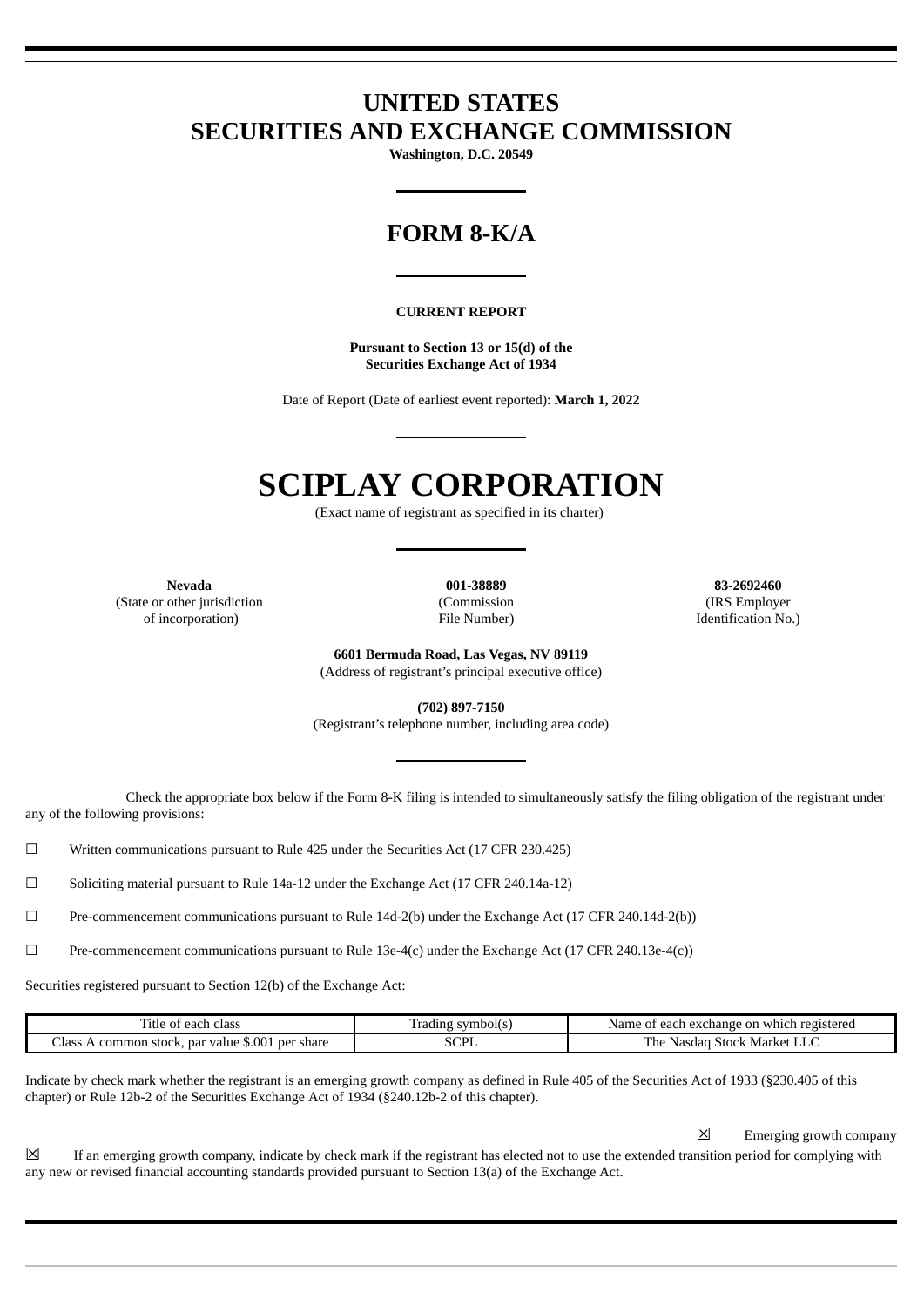# **Item 9.01. Financial Statements and Exhibits.**

(a) On March 2, 2022, SciPlay Corporation, a Nevada Corporation (the "Company"), filed a Current Report on Form 8-K with the U.S. Securities and Exchange Commission (the "Original 8-K"), in connection with the Company's entry into that certain purchase agreement, dated March 1, 2022 (the "Purchase Agreement"), by and among SciPlay Acquisition, LLC, Arif Emre Taş, Ecem Baran Taş, Alictus Yazilim Anonim Şirketi ("Alictus"), Ecem Baran Taş, acting as the sellers representative, and, solely with respect to certain sections of the Purchase Agreement, SciPlay Games, LLC, a wholly-owned indirect subsidiary of the Company.

The Company is filing this Amendment to the Original 8-K solely to provide an audited Statement of Assets Acquired and Liabilities Assumed of Alictus as of the closing date March 1, 2022, which was excluded from the Original 8-K in reliance on the instructions to such item. Except for the foregoing, this Amendment does not modify or update any other disclosure contained in the Original 8-K.

# (d) Exhibits

| Exhibit No. | Description                                                                                               |
|-------------|-----------------------------------------------------------------------------------------------------------|
| 23.1        | Consent of Deloitte & Touche LLP, independent auditors.                                                   |
| 99.1        | Audited Statement of Assets Acquired and Liabilities Assumed as of March 1, 2022.                         |
| 104         | Cover Page Interactive Data File - the cover page XBRL tags are embedded within the Inline XBRL document. |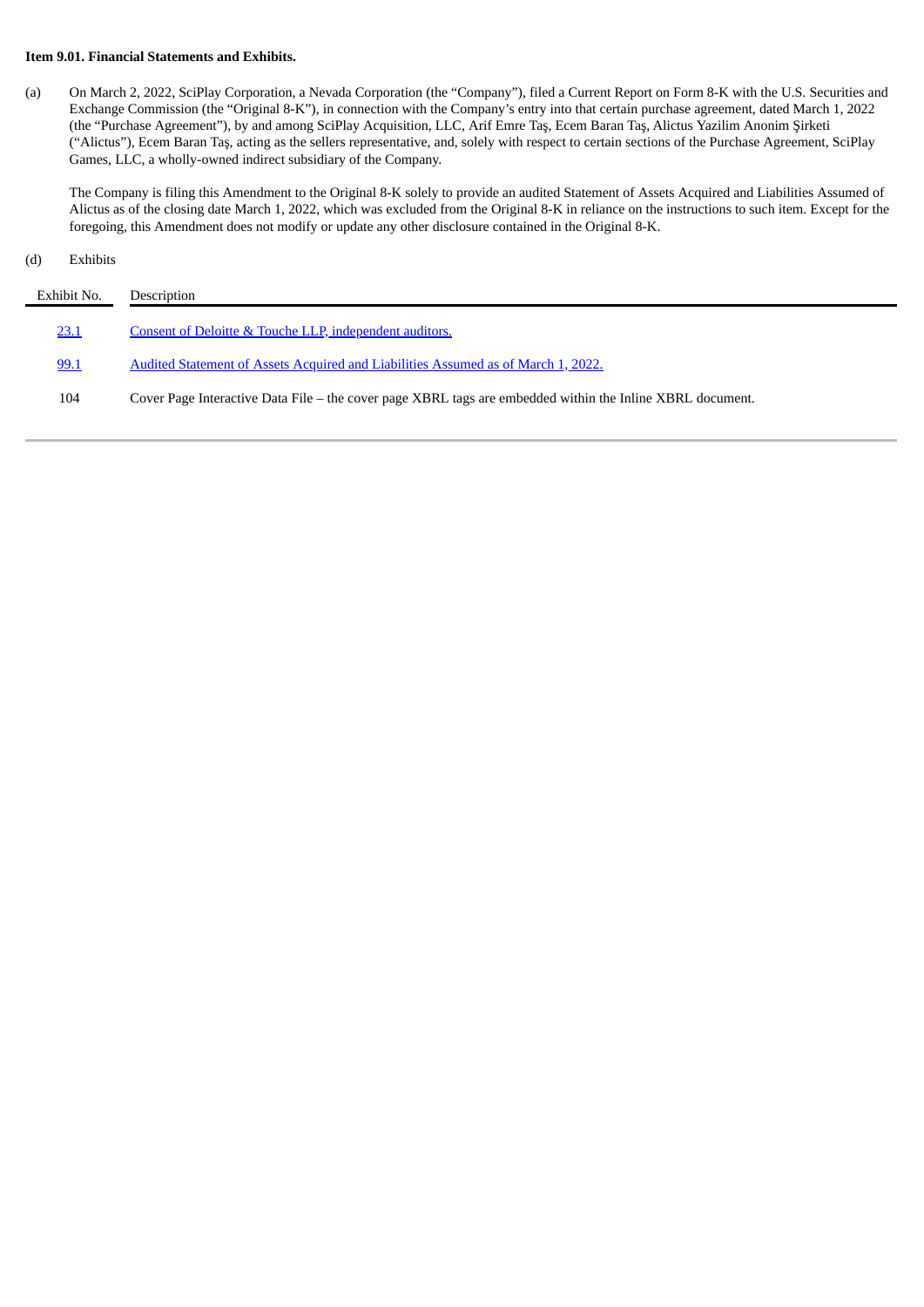# **SIGNATURES**

Pursuant to the requirements of the Securities Exchange Act of 1934, the registrant has duly caused this report to be signed on its behalf by the undersigned hereunto duly authorized.

# Date: May 13, 2022 **SCIPLAY CORPORATION**

By: /s/ Daniel O'Quinn

Name:Daniel O'Quinn Title: Interim Chief Financial Officer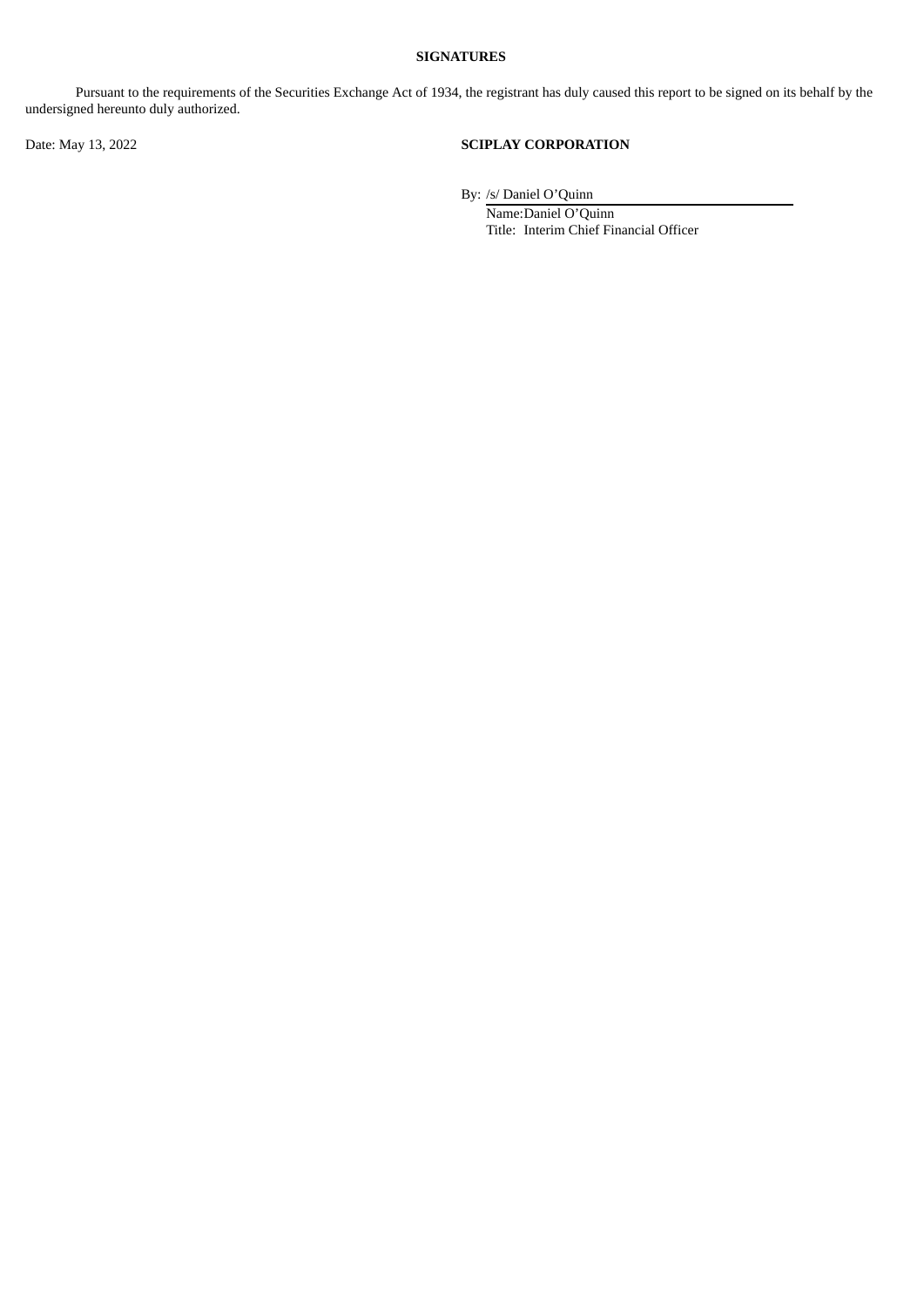# <span id="page-3-0"></span>**CONSENT OF INDEPENDENT AUDITORS**

We consent to the incorporation by reference in Registration Statement Nos. 333-231225, 333-249936 and 333-263232 on Form S-8 of SciPlay Corporation of our report dated May 13, 2022, relating to the statement of assets acquired and liabilities assumed of the acquired Alictus Yazilim Anonim Sirketi business (the "SciPlay Alictus Entity" or the "Company") as of March 1, 2022, appearing in this amendment to the Current Report on Form 8-K of SciPlay Corporation dated May 13, 2022.

/s/ Deloitte & Touche LLP

Las Vegas, Nevada

May 13, 2022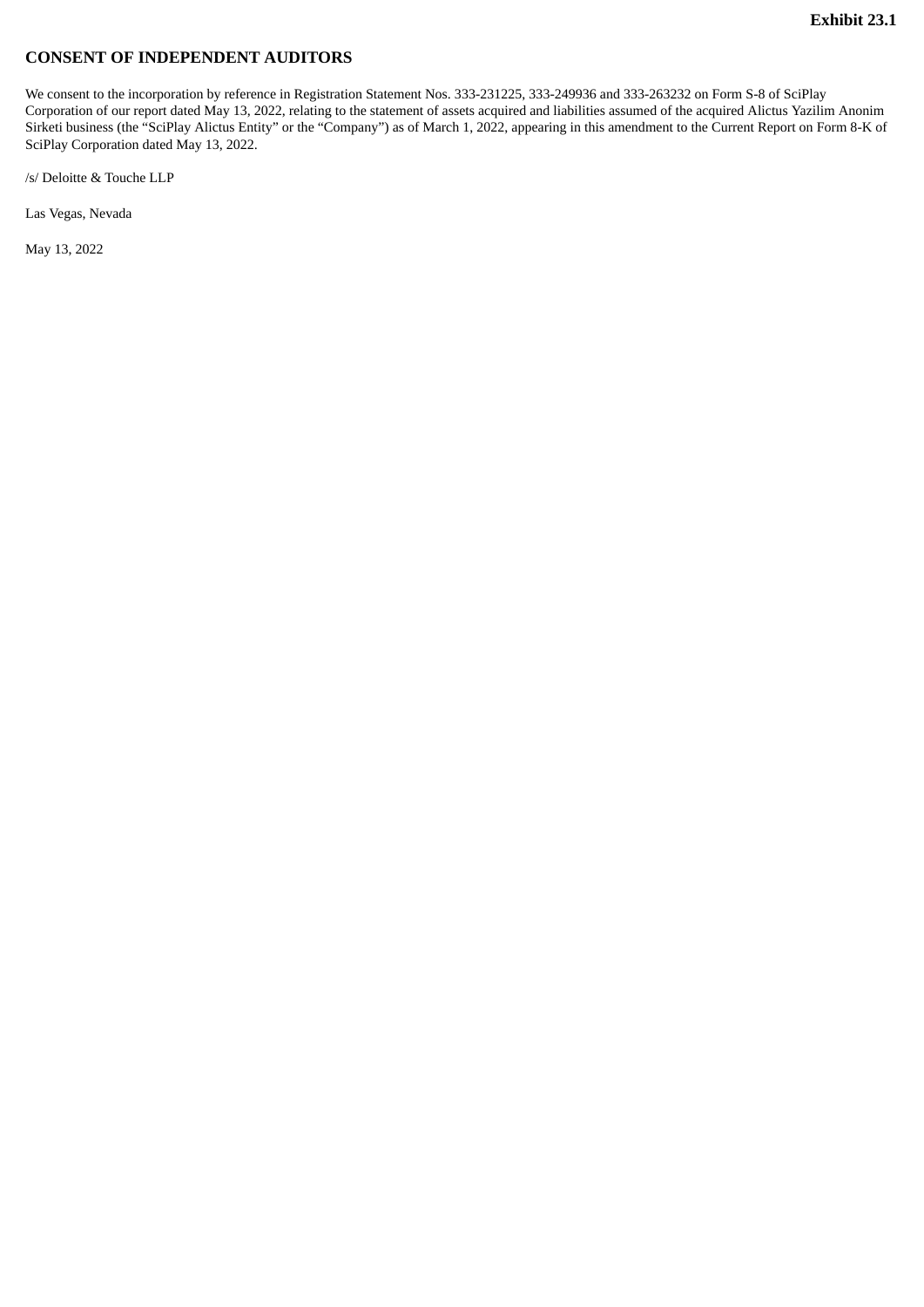**Exhibit 99.1**

<span id="page-4-0"></span>**SciPlay Alictus Statement of Assets Acquired and Liabilities Assumed**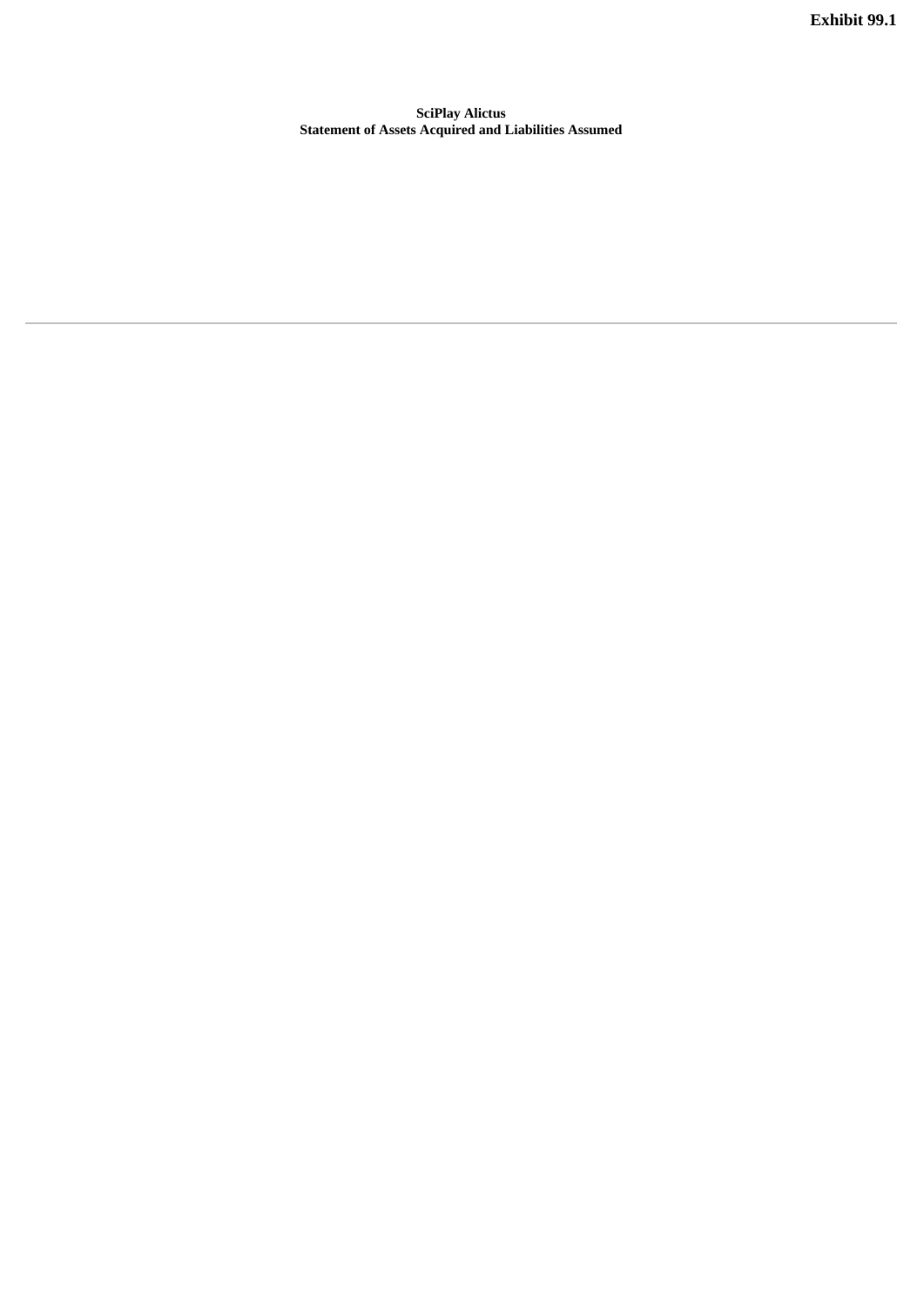# **SciPlay Alictus Statement of Assets Acquired and Liabilities Assumed Table of Contents**

|                                                                          | Page |
|--------------------------------------------------------------------------|------|
| <b>Independent Auditor's Report</b>                                      |      |
| Statement of Assets Acquired and Liabilities Assumed as of March 1, 2022 |      |
| Notes to Statement of Assets Acquired and Liabilities Assumed            |      |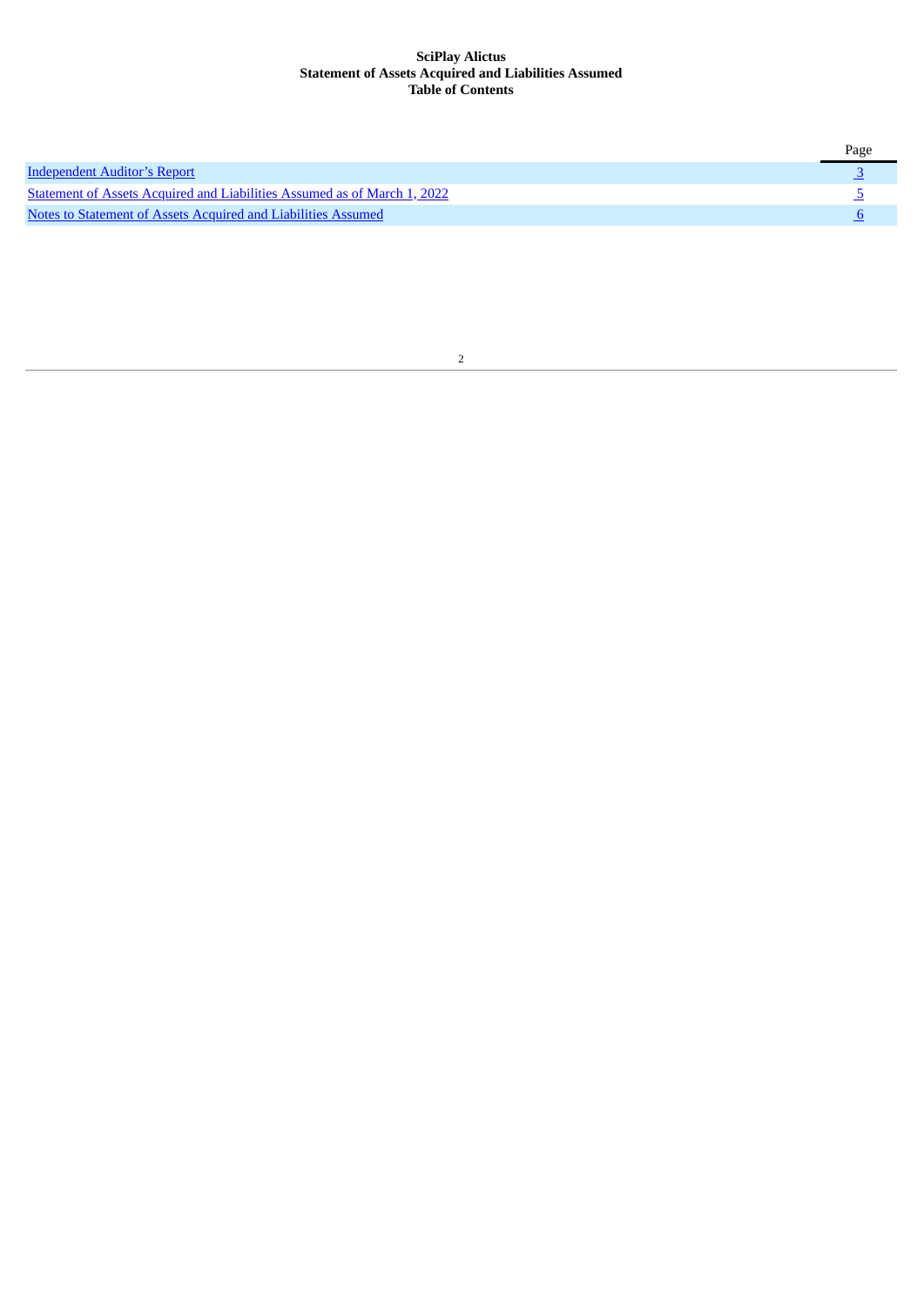# <span id="page-6-0"></span>**INDEPENDENT AUDITOR'S REPORT**

To the Board of Directors of SciPlay Corporation:

# **Opinion**

We have audited the statement of assets acquired and liabilities assumed of the acquired Alictus Yazilim Anonim Sirketi business (the "SciPlay Alictus Entity" or the "Company") as of March 1, 2022, and the related notes (the "financial statement").

In our opinion, the accompanying financial statement presents fairly, in all material respects, the assets acquired and liabilities assumed of the Company as of March 1, 2022, in accordance with accounting principles generally accepted in the United States of America.

# **Basis for Opinion**

We conducted our audit in accordance with auditing standards generally accepted in the United States of America (GAAS). Our responsibilities under those standards are further described in the Auditor's Responsibilities for the Audit of the Financial Statement section of our report. We are required to be independent of the Company and to meet our other ethical responsibilities, in accordance with the relevant ethical requirements relating to our audit. We believe that the audit evidence we have obtained is sufficient and appropriate to provide a basis for our audit opinion.

# **Emphasis of Matter**

As discussed in Note 1 to the financial statement, the purchase accounting included in the accompanying financial statement was prepared based on preliminary fair values as of the date of acquisition (March 1, 2022). The financial statement is not intended to be a complete presentation of the financial position or results of operations of the SciPlay Alictus Entity. Our opinion is not modified with respect to this matter.

#### **Responsibilities of Management for the Financial Statement**

Management is responsible for the preparation and fair presentation of the financial statement in accordance with accounting principles generally accepted in the United States of America, and for the design, implementation, and maintenance of internal control relevant to the preparation and fair presentation of the financial statement that is free from material misstatement, whether due to fraud or error.

In preparing the financial statement, management is required to evaluate whether there are conditions or events, considered in the aggregate, that raise substantial doubt about the Company's ability to continue as a going concern for one year after the date that the financial statement is issued.

# **Auditor's Responsibilities for the Audit of the Financial Statement**

Our objectives are to obtain reasonable assurance about whether the financial statement as a whole is free from material misstatement, whether due to fraud or error, and to issue an auditor's report that includes our opinion. Reasonable assurance is a high level of assurance but is not absolute assurance and therefore is not a guarantee that an audit conducted in accordance with GAAS will always detect a material misstatement when it exists. The risk of not detecting a material misstatement resulting from fraud is higher than for one resulting from error, as fraud may involve collusion, forgery, intentional omissions, misrepresentations, or the override of internal control. Misstatements are considered material if there is a substantial likelihood that, individually or in the aggregate, they would influence the judgment made by a reasonable user based on the financial statement.

In performing an audit in accordance with GAAS, we:

- a. Exercise professional judgment and maintain professional skepticism throughout the audit.
- b. Identify and assess the risks of material misstatement of the financial statement, whether due to fraud or error, and design and perform audit procedures responsive to those risks. Such procedures include examining, on a test basis, evidence regarding the amounts and disclosures in the financial statement.
- c. Obtain an understanding of internal control relevant to the audit in order to design audit procedures that are appropriate in the circumstances, but not for the purpose of expressing an opinion on the effectiveness of the Company's internal control. Accordingly, no such opinion is expressed.
- d. Evaluate the appropriateness of accounting policies used and the reasonableness of significant accounting estimates made by management, as well as evaluate the overall presentation of the financial statement.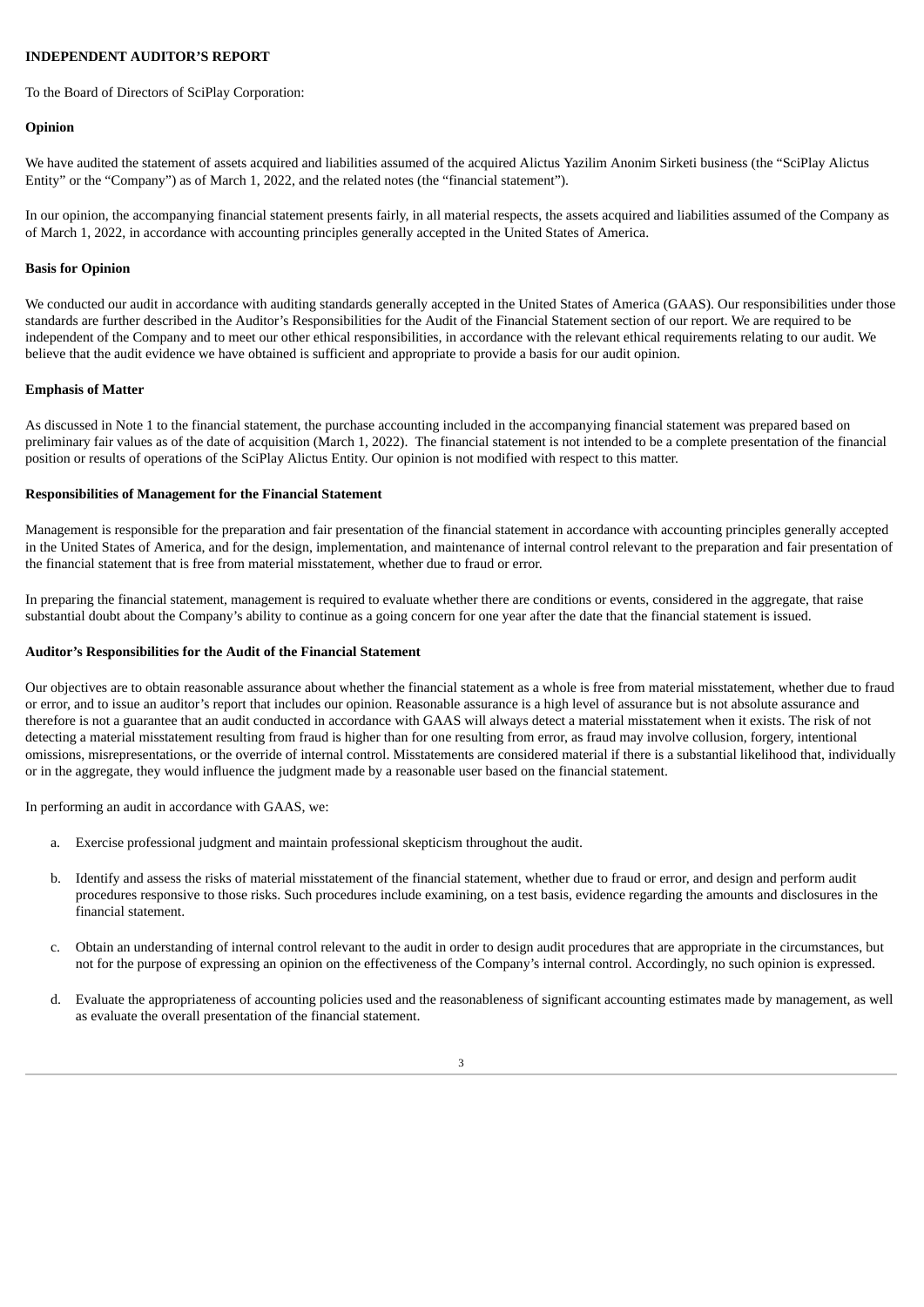e. Conclude whether, in our judgment, there are conditions or events, considered in the aggregate, that raise substantial doubt about the Company's ability to continue as a going concern for a reasonable period of time.

We are required to communicate with those charged with governance regarding, among other matters, the planned scope and timing of the audit, significant audit findings, and certain internal control-related matters that we identified during the audit.

/s/ Deloitte & Touche LLP

Las Vegas, Nevada

May 13, 2022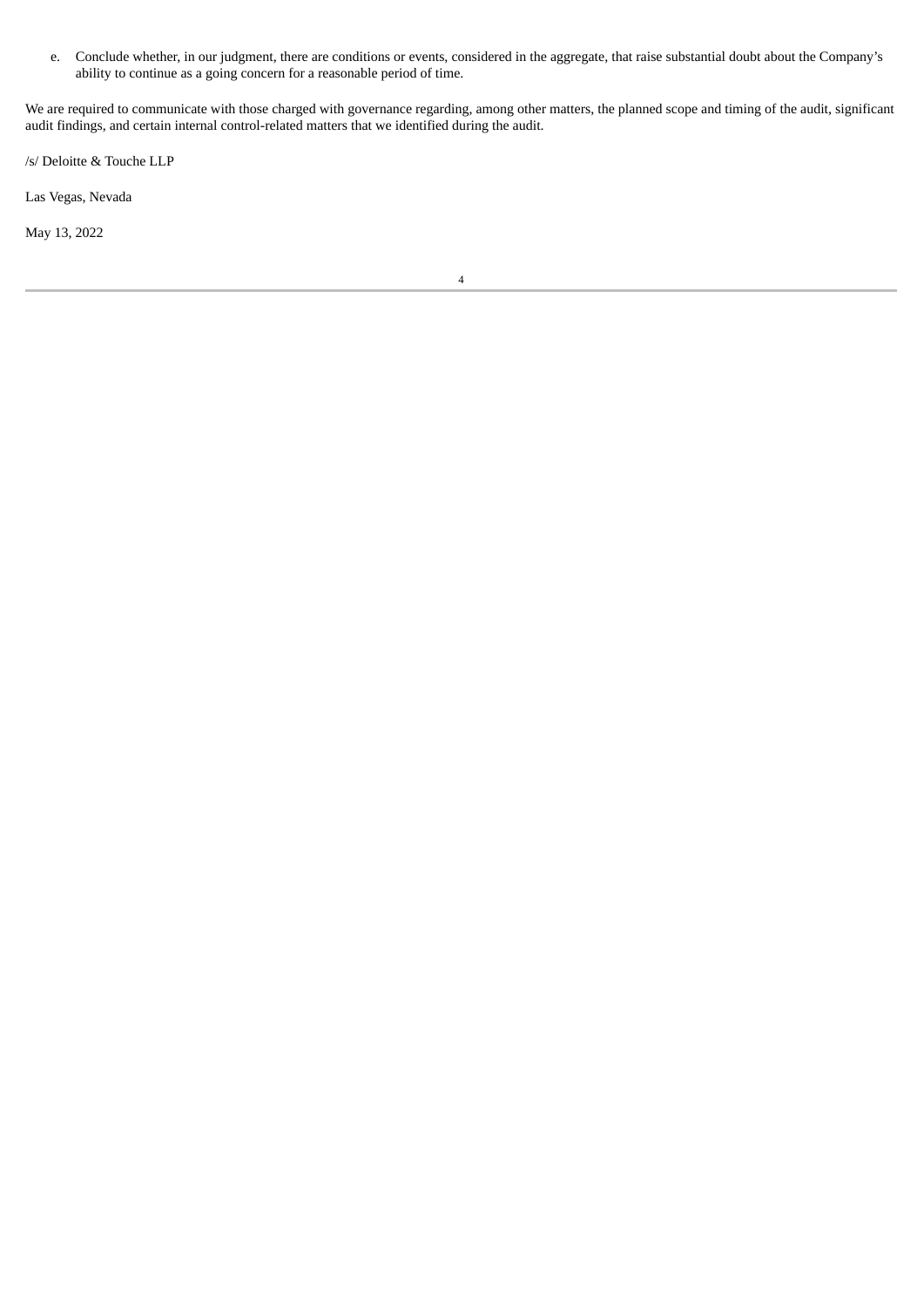# <span id="page-8-0"></span>**SCIPLAY ALICTUS STATEMENT OF ASSETS ACQUIRED AND LIABILITIES ASSUMED (in millions)**

|                                           |                | As of March 1,<br>2022 |  |
|-------------------------------------------|----------------|------------------------|--|
| <b>ASSETS ACQUIRED</b>                    |                |                        |  |
| Current assets:                           |                |                        |  |
| Cash and cash equivalents                 | $\mathfrak{S}$ | 4.7                    |  |
| Accounts receivable                       |                | 5.4                    |  |
| Prepaid expenses and other current assets |                | 7.1                    |  |
| Total current assets                      |                | 17.2                   |  |
| Intangible assets                         |                | 34.2                   |  |
| Goodwill                                  |                | 92.7                   |  |
| <b>Total assets acquired</b>              | \$.            | 144.1                  |  |
| <b>LIABILITIES ASSUMED</b>                |                |                        |  |
| Current liabilities:                      |                |                        |  |
| Accounts payable                          | \$             | 2.8                    |  |
| <b>Accrued liabilities</b>                |                | 0.8                    |  |
| Total current liabilities                 |                | 3.6                    |  |
| Deferred tax liabilities                  |                | 7.0                    |  |
| <b>Total liabilities assumed</b>          |                | 10.6                   |  |
| Net assets acquired                       |                | 133.5                  |  |

See accompanying notes to the Statement of Assets Acquired and Liabilities Assumed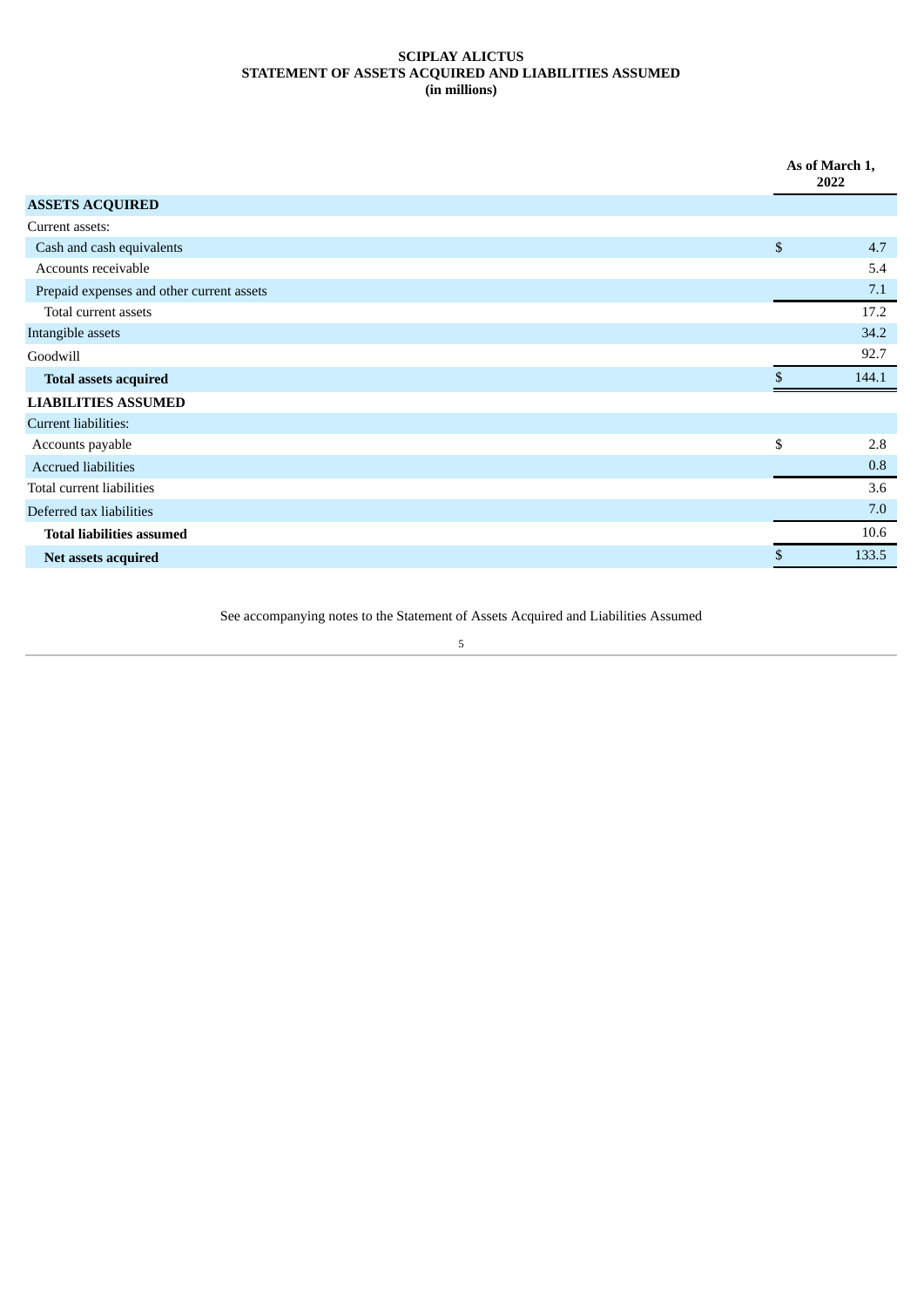# **SCIPLAY ALICTUS NOTES TO STATEMENT OF ASSETS ACQUIRED AND LIABILITIES ASSUMED AS OF MARCH 1, 2022 (amounts in USD, table amounts in millions)**

# <span id="page-9-0"></span>**(1) Description of the Business and Summary of Significant Accounting Policies**

#### *Background and Nature of Operations*

On March 1, 2022, SciPlay Corporation ("SciPlay"), and its wholly-owned subsidiary, SciPlay Acquisition, LLC (collectively, the "Purchasers"), entered into a Purchase Agreement (the "Alictus Agreement") with Arif Emre Taş and Ecem Baran Taş, (the "Sellers"). Pursuant to the Alictus Agreement, the Purchasers agreed to acquire 80% of all issued and outstanding share capital of privately-held Alictus Yazilim Anonim Şirketi ("Alictus"), and to acquire the remaining 20% of the equity ratably for potential additional consideration payable annually based upon the achievement of specified revenue and earnings targets by Alictus during each of the five years following the acquisition date. The equity rights and privileges of the remaining Alictus shareholders lack the traditional rights and privileges associated with equity ownership and accordingly, the transaction has been accounted for as if the Purchasers acquired 100% of Alictus on the acquisition date. Any future payments associated with our required acquisition of the remaining 20% will represent a redeemable non-controlling interest, with a maximum payout of \$200.0 million. The transaction was completed on March 1, 2022, and Alictus became a subsidiary of SciPlay (or the "Company"). The total purchase price was \$133.5 million, consisting of the following components:

|                                                                           |  | As of March 1,<br>2022 |  |
|---------------------------------------------------------------------------|--|------------------------|--|
| Total consideration transferred:                                          |  |                        |  |
| Cash consideration - upfront, net of estimated working capital adjustment |  | 96.0                   |  |
| Cash consideration - escrow and holdback                                  |  | <b>16.5</b>            |  |
| Estimated fair value of redeemable non-controlling interest               |  | 21.0                   |  |
| <b>Total</b>                                                              |  | 133.5                  |  |

SciPlay Corporation was formed as a Nevada corporation on November 30, 2018 as a subsidiary of Light & Wonder, ("Light & Wonder", "L&W" and "Parent") for the purposes of contemplating a public offering and related transactions (collectively referred to herein as the "IPO") in order to carry on the business of SciPlay Parent LLC and its subsidiaries (collectively referred to as "SciPlay", the "Company", "we", "us", and "our"). The IPO was completed on May 7, 2019. As the managing member of SciPlay Parent LLC, SciPlay operates and controls all of the business affairs of SciPlay Parent LLC and its subsidiaries. SciPlay develops, markets and operates a portfolio of games played on various mobile and web platforms.

Alictus is an Ankara, Turkey-based hyper-casual gaming studio that operates as a global game developer and publisher of popular, casual mobile games, including Candy Challenge 3D™, Rob Master 3D™, Deep Clean Inc.<sup>™</sup>, Oh God!™, Money Buster!™, and Collect Cubes<sup>™</sup>. Alictus generates revenue from providing advertising platforms with access to its game software platform, which facilitates the placement of advertisement inventory.

#### *Basis of Presentation*

The accompanying financial statement is not a complete set of financial statements, but rather it presents the net assets acquired and liabilities assumed in the acquisition of Alictus at fair value as of March 1, 2022, in accordance with Financial Accounting Standards Board ("FASB") Accounting Standards Codification ("ASC") Topic 805, "Business Combinations." SciPlay used estimates and assumptions provided by management, with the assistance of an independent valuation specialist, to estimate the fair value of the assets acquired and liabilities assumed. The purchase price allocation of the assets acquired and liabilities assumed is preliminary until contractual post-closing working capital adjustments, estimates, and assumptions are finalized, including the final independent valuation report.

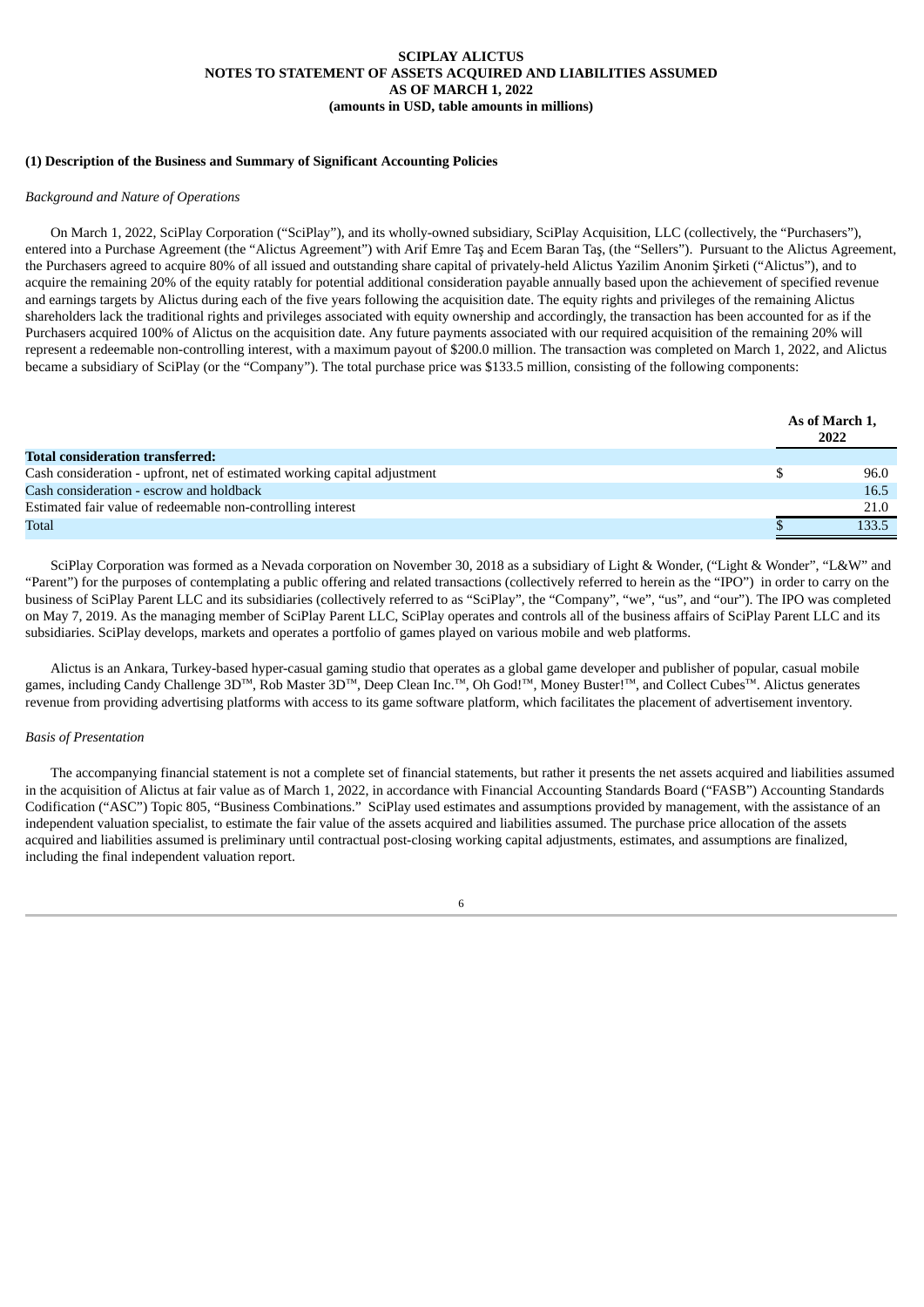In accordance with a request for relief granted by the Securities and Exchange Commission ("SEC"), the Statement of Assets Acquired and Liabilities Assumed of SciPlay Alictus (the "Statement") on the basis of SciPlay's allocation of the purchase price is provided in lieu of certain historical financial information of Alictus required by Rule 3-05 and Article 11 of SEC Regulation S-X.

The allocation of the purchase price to the assets acquired and liabilities assumed was accounted for under the purchase method of accounting in accordance with ASC 805. Assets acquired and liabilities assumed in the transaction were recorded at their estimated acquisition date fair values, while transaction costs associated with the acquisition were expensed as incurred. SciPlay's preliminary allocation was based on an evaluation of the appropriate fair values and represents management's best estimate based on available data.

The final determination of the fair value of assets and liabilities will be completed within the one-year measurement period as allowed by ASC 805.

#### *Use of Estimates*

The preparation of financial statements in accordance with accounting principles generally accepted in the United States ("U.S. GAAP") requires management to use estimates and assumptions that affect the reported amounts of assets and liabilities at the date of the financial statements and certain financial statement disclosures. Significant estimates in the Statement include projections and other assumptions used in the valuation analysis, including useful lives of identifiable intangible assets. Actual results may differ materially from these estimates.

#### *Foreign Currency Exchange Rates*

The functional currency of Alictus is the United States dollar, as the primary economic transactions undertaken by the entity are denominated in U.S. dollars, such as revenue and key classes of operating expenses. The assets and liabilities of Alictus outside the United States are translated at the appropriate fixed exchange rates at acquisition.

#### *Cash and Cash Equivalents*

Cash and cash equivalents include all cash balances and highly liquid investments with original maturities of three months or less. We place our temporary cash investments with high credit quality financial institutions. We had \$4.7 million held in foreign banks with an immaterial amount denominated in foreign currency as of March 1, 2022.

#### *Short-term Investments*

We acquired \$6.1 million in Turkish lira-denominated time deposits guaranteed against currency fluctuations compared to the U.S. dollar by the Turkish Ministry of Treasury and Finance. These time deposits have an original term to maturity of six months, and were classified as short-term investments within Prepaid and other current assets. They are measured at fair value under ASC 820 and categorized as Level 2 investments.

#### *Accounts Receivable*

Accounts receivable were initially recorded at fair value on the date of purchase and represent amounts due from advertising partners with general terms between net 30 and net 60 days. We are subject to a concentration of credit risk, with two of our advertising partners accounting individually for more than 10% of our total accounts receivable, at 37.7% and 20.0%, respectively as of March 1, 2022.

#### *Goodwill*

The preliminary purchase price allocation resulted in the recognition of \$92.7 million of goodwill. The factors contributing to the recognition of goodwill are based on enhanced financial and operational scale, games diversification, expected synergies, assembled workforce, and other strategic benefits. None of the resultant goodwill is expected to be deductible for income tax purposes.

Goodwill is tested for impairment at the reporting unit level on an annual basis and more often if an event occurs or circumstances change that would more likely than not reduce the fair value of a reporting unit below its carrying amount.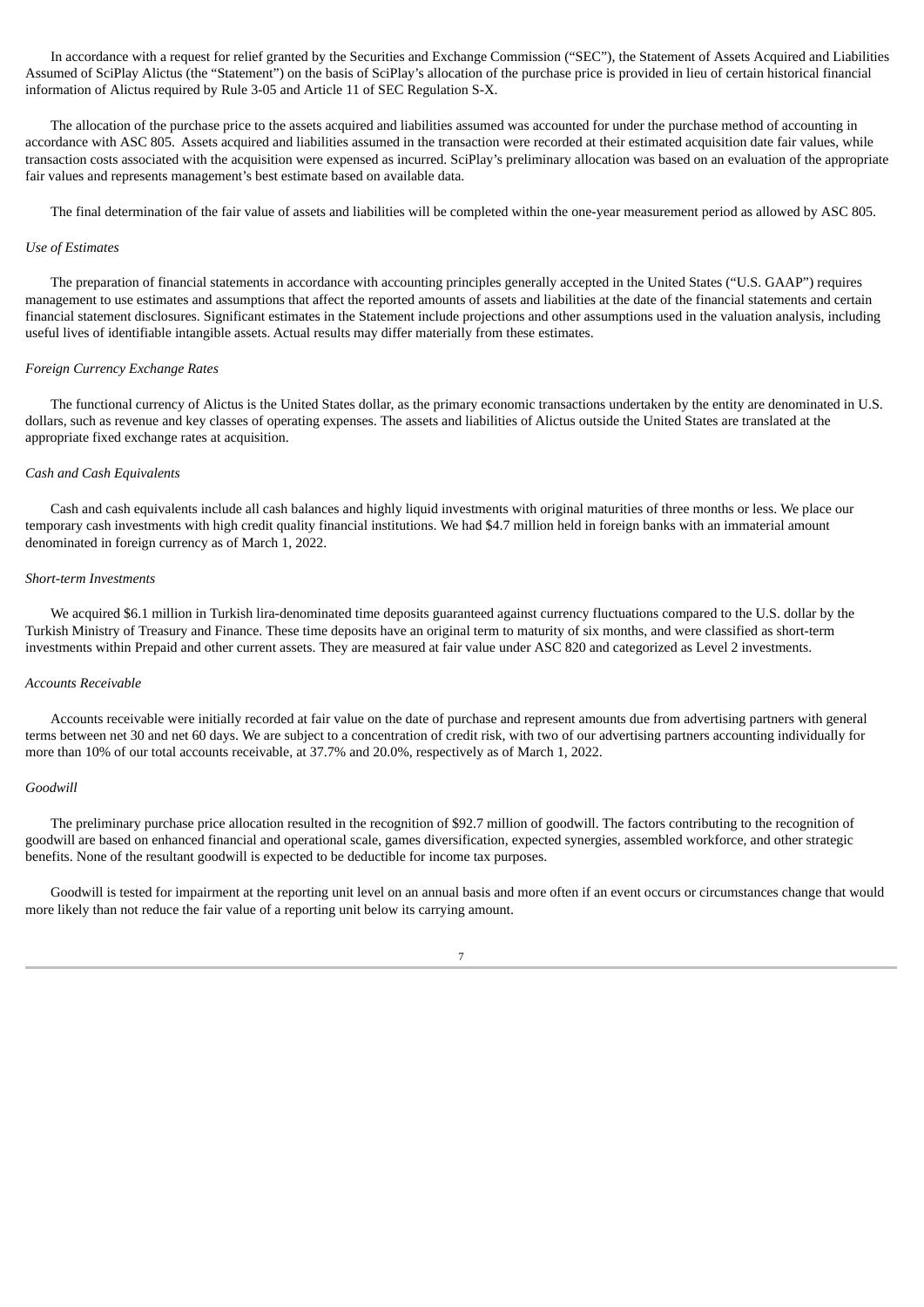# *Accrued Liabilities and Accounts Payable*

Accrued liabilities primarily consist of employee-related liabilities while accounts payable relate to outstanding vendor invoices for services rendered. The fair value of accounts payable and accrued liabilities approximates their historical carrying amounts due to the short-term nature of these instruments.

# *Deferred Income Taxes*

Deferred income taxes are provided for the temporary differences between the financial reporting basis and the tax basis of Alictus's assets and liabilities, specifically the acquired identified intangible assets. The effective tax rate used was 20.4% based on Turkey's currently enacted statutory income tax rates and the expected amortization schedule. Evaluation of the validity of tax positions taken by the Sellers are subject to management judgment.

# *Redeemable Non-controlling Interest*

The fair value of the redeemable non-controlling interest was determined using a Monte Carlo simulation model, based on inputs that are classified as Level 3 within the ASC 820 fair value hierarchy using a discount rate ranging between 2% and 3% and is primarily based on reaching certain revenue and earnings-based metrics, with a maximum payout of up to \$200.0 million.

#### *Commitments and Contingencies*

Alictus is from time to time subject to various claims, pending or threatened litigation or other legal proceedings, investigations and/or regulatory proceedings arising in the normal course of business, including, among others, those relating to product liability claims, employment matters, worker's compensation claims, contractual disputes, product warranty claims and alleged violations of various laws and regulations. Alictus accrues for known individual matters using estimates of the most likely amount of loss where it believes that it is probable the matter will result in a loss when ultimately resolved and such loss is reasonably estimable. SciPlay is not aware of any existing matters that would have a material adverse effect on the Company's activities as of the date of the Statement.

#### *Subsequent Events*

Subsequent events have been evaluated through May 13, 2022, the date the Statement was issued.

#### **(2) Intangible Assets**

Intangible assets are recognized apart from goodwill whenever an acquired intangible asset arises from contractual or other legal rights, or whenever it is capable of being separated or divided from the acquired entity and sold, transferred, licensed, rented, or exchanged, either individually or in combination with a related contract, asset, or liability. Both of Alictus's identified intangible assets have an estimated useful life and are being amortized using patterns that reflect the periods over which the economic benefits of the assets are expected to be realized. The following are preliminary identified intangible assets and estimated lives over which intangible assets are expected to be amortized:

|                                                             | Useful Life | <b>Amortization Method</b> | March 1. 2022 |
|-------------------------------------------------------------|-------------|----------------------------|---------------|
| "Alictus" trade name                                        | 5 years     | Straight-line              | 4.4           |
| Intellectual property (game content and related technology) | 5 vears     | Straight-line              | 29.8          |
| Total                                                       |             |                            | 34.2          |